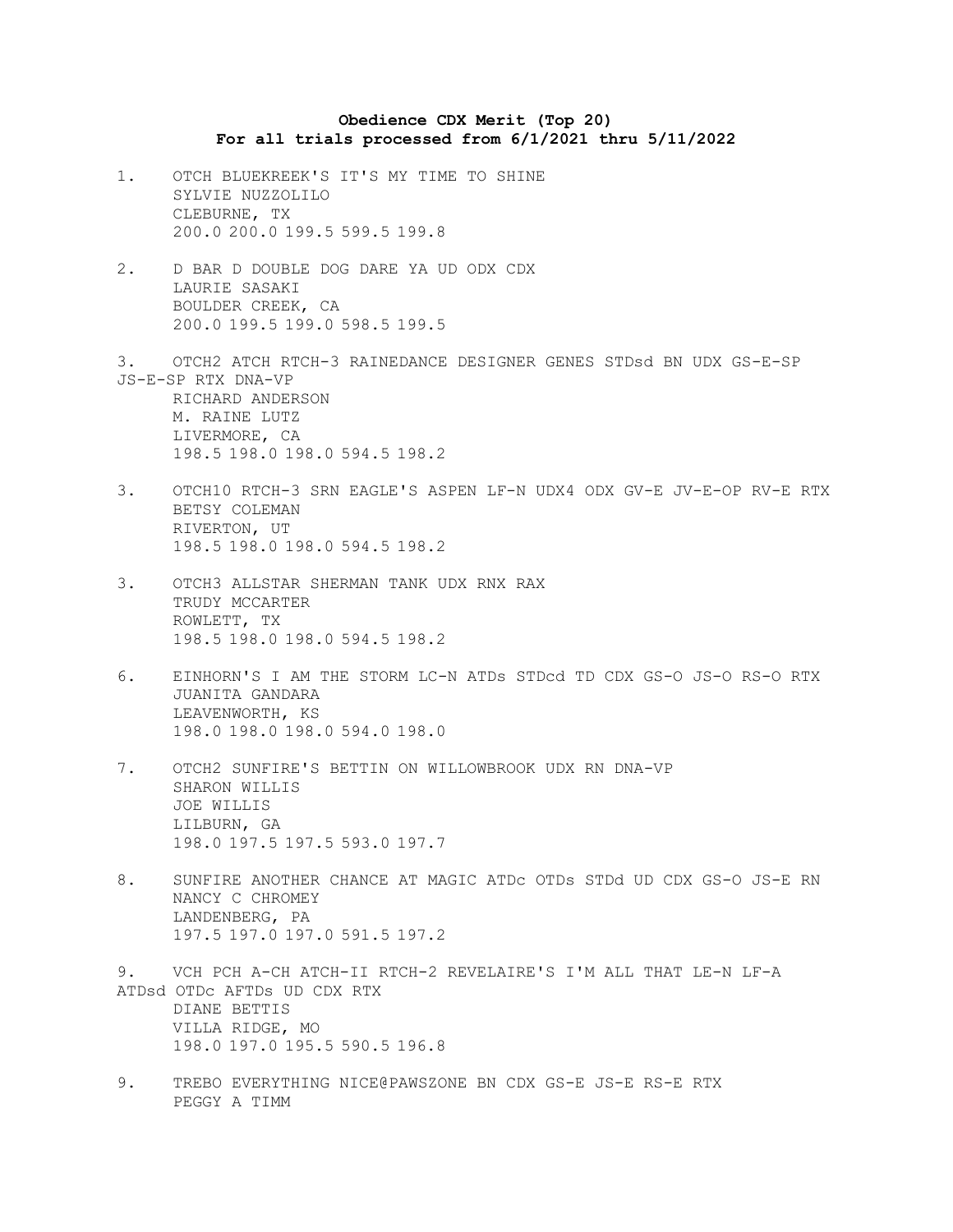WADSWORTH, IL 197.5 197.0 196.0 590.5 196.8

- 11. D BAR D'S WILD BILL HICKOK CDX GS-O JS-E RS-E RNX RAX REX RMX REM SALLY DAVIS JESSICA DAVIS AMBOY, WA 199.5 195.0 194.0 588.5 196.2
- 11. CH HIGHCOTTON'S HIGH JINKS CDX GS-E JS-E-OP RS-E RNX DNA-VP LIZETTE DURRSCHMIDT VERNON, CT 197.0 196.5 195.0 588.5 196.2
- 11. BLUEKREEK'S CRUZIN' WITH CONFIDENCE BN CDX RNX RAX CAROL LEWIS ITASCA, TX 198.5 198.0 192.0 588.5 196.2
- 14. OTCH WINDYPINE'S HOW DO EWE LIKE ME NOW BN RAX LISA USSERY BEVERLEY SHAW HOPE PEAVEY STEFANIE NAWLIN BARBARA LAYTON SEFFNER, FL 196.5 195.5 194.0 586.0 195.3
- 15. WTCH RTCH HAULIN A'S MUCHO CALIENTE OFTDs RTDc CDX RTX NOEL J RITTER BARBARA J HAGER SILVERDALE, WA 198.5 196.0 190.0 584.5 194.8
- 16. SLIPSTREAM HAPPY TAILS TO Q CDX GS-E-OP JS-E-OP RS-E RNX RAX DNA-VP KAREN NENOW OVERLAND PARK, KS 195.0 194.5 192.0 581.5 193.8
- 17. LUNAR RIDGE MOONBEAM MYSTIQUE BN CDX SHERRY ALTMAN TOM ALTMAN VENICE, FL 195.0 194.5 190.5 580.0 193.3
- 18. CH OTCH-O RTCH-3 COOPERVILLES SPRING IN MY STEP BN GN VER CDX JS-N RTX DNA-VP KATHY A EUDY PLANO, TX 194.5 192.5 192.0 579.0 193.0
- 19. CASA BLANCA'S GIULIETTA CDX JANET COLBY MONTECITO, CA